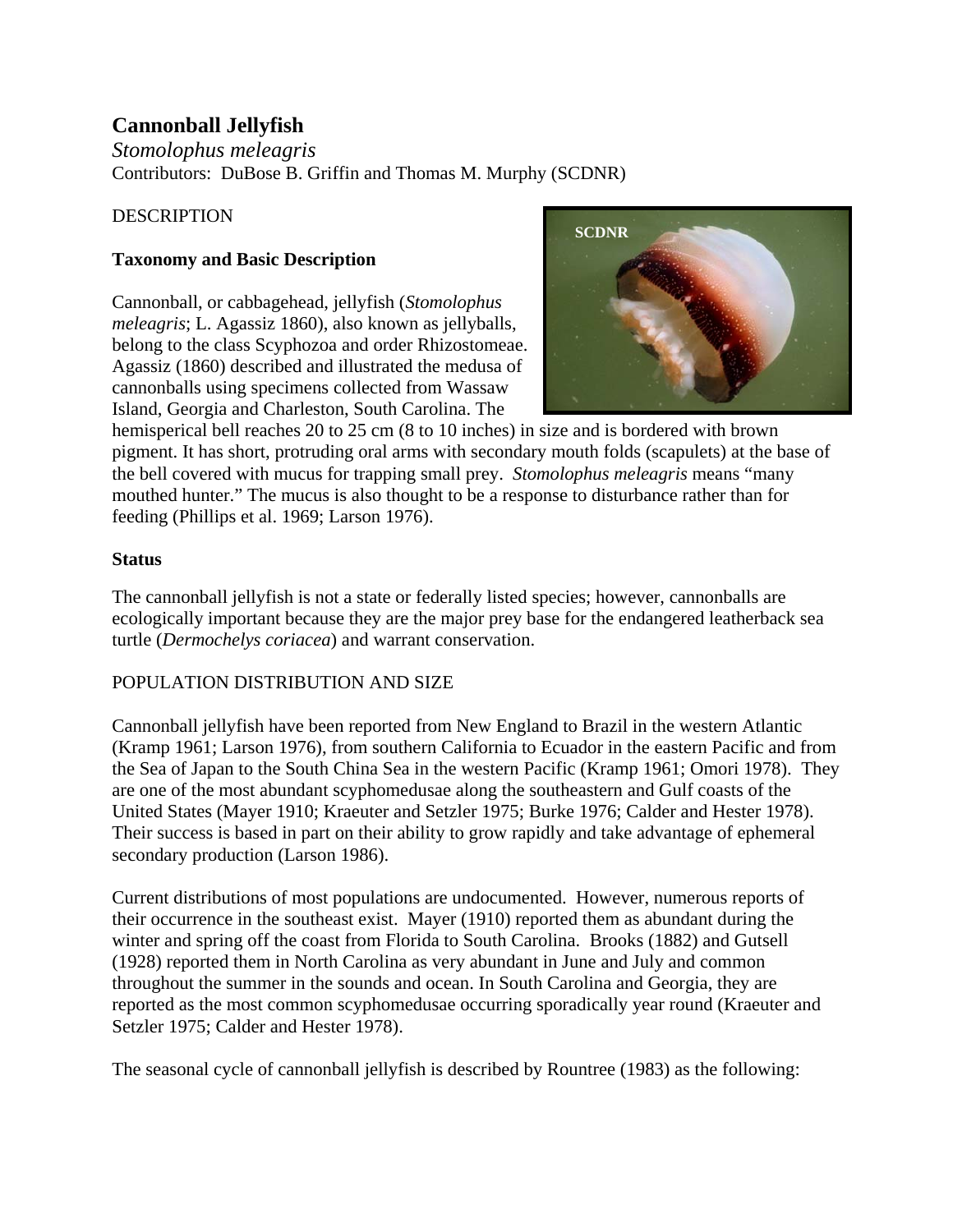"Small populations of large adults appear offshore in the spring and move inshore by early summer. The origin of these populations of adults has not been determined, but it seems likely that they are survivors from the previous season (Kraeuter and Setzler 1975). It is also possible that they are early spawned medusae from more southern waters which are carried north by prevailing spring ocean currents...Kraeuter and Setzler (1975) found the young medusae move out from estuarine waters into more saline waters as they grow. Two concurrent events are therefore hypothesized: 1) first generation populations move from offshore in the spring to inshore waters in the summer and finally into brackish waters in the fall; 2) second generation populations move out from estuarine waters beginning in the mid-summer and continuing through the fall."

The South Carolina Department of Natural Resources (SCDNR) has been conducting surveys in the South Atlantic Bight since 1986 through a program called the Southeast Area Monitoring and Assessment Program – South Atlantic Shallow Water Trawl Survey (SEAMAP-SA). Tows were conducted each year in spring (April to May), summer (July to August) and fall (October to November) in shallow coastal waters from Cape Hatteras, North Carolina to Cape Canaveral, Florida. From 1989 to 2000, only the presence or absence of cannonball jellyfish was recorded on each individual tow. During this time, cannonballs were present in 43 percent of the tows during all three survey seasons. Beginning in 2001, total numbers of cannonballs were counted and recorded for each tow (102 tows per season; J. Boylan and P. Webster, SCDNR, pers. comm.). These data are presented in the following bar graph. Since 2001, there has been an apparent steady decline in the relative abundance of cannonballs with very low catch rates observed in 2004. The reason(s) for this decline are unknown; however, anomalously low summer water temperatures in the coastal waters in summer 2003 may be related.

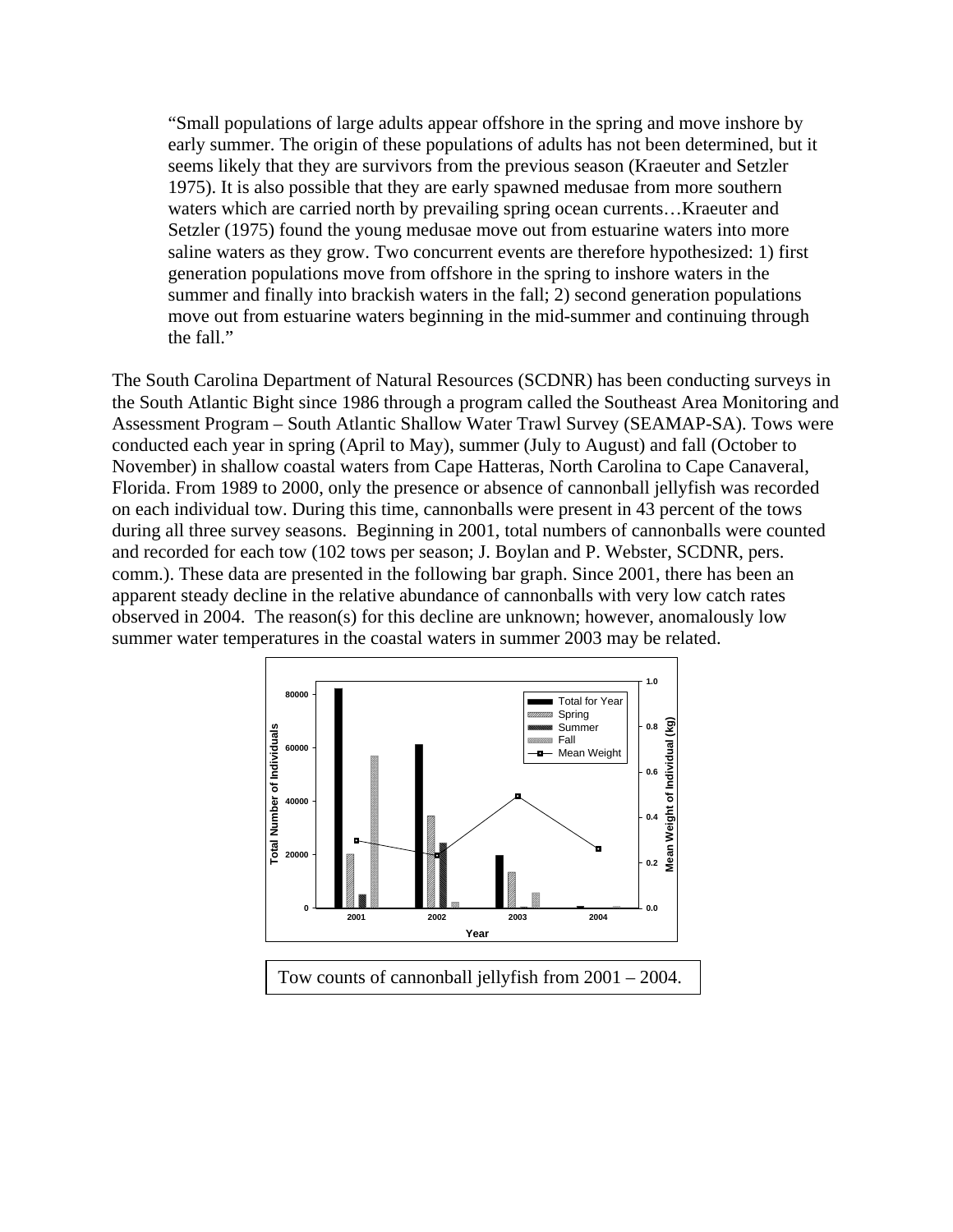In another study, density and distribution of leatherback sea turtles were associated with abundance and distribution of cannonball jellyfish. Mean numbers of leatherbacks observed for each sampling event in each year was related to the density of cannonball jellyfish observed from 2001 through 2003. However in 2004, cannonballs were in unprecedented low numbers and leatherbacks were still observed. These data are presented in the graph below. Numbers of cannonballs observed from 2001 though 2003 provided a relative index for leatherback abundance (S.R. Murphy unpub. data).



jellyfish observations, 2001 – 2004.

### HABITAT AND NATURAL COMMUNITY REQUIREMENTS

Cannonball jellyfish are found in estuarine and saline waters. Temperature and salinity measured during the SCDNR SEAMAP-SA tows (unpub. data) indicate they are found in waters with an average temperature of 23.1<sup>o</sup>C (74<sup>o</sup>F) and in salinities from 17.7 to 36.5 parts per thousand (ppt) with an average of 33.8 ppt. Cannonballs feed on zooplankton, primarily bivalve veligers, a mollusk larval stage (Larson 1991). They have also been shown to prey on all stages of red drum larvae (Duffy et al. 1997). However, they do not sting humans (Calder and Prodgen 1977). Cannonballs are strong horizontal and directional swimmers (Shanks and Graham 1987). They are known for their symbiotic relationships with other marine species, specifically 10 species of fishes as well as juvenile longnosed spider crabs (*Libinia dubia*). These symbionts feed on both the zooplankton taken in by the jellyfish and on the host's medusae. Symbionts may also use the bell for protection (Corrington 1927; Gutsell 1928; Phillips et al. 1969; Rountree 1983).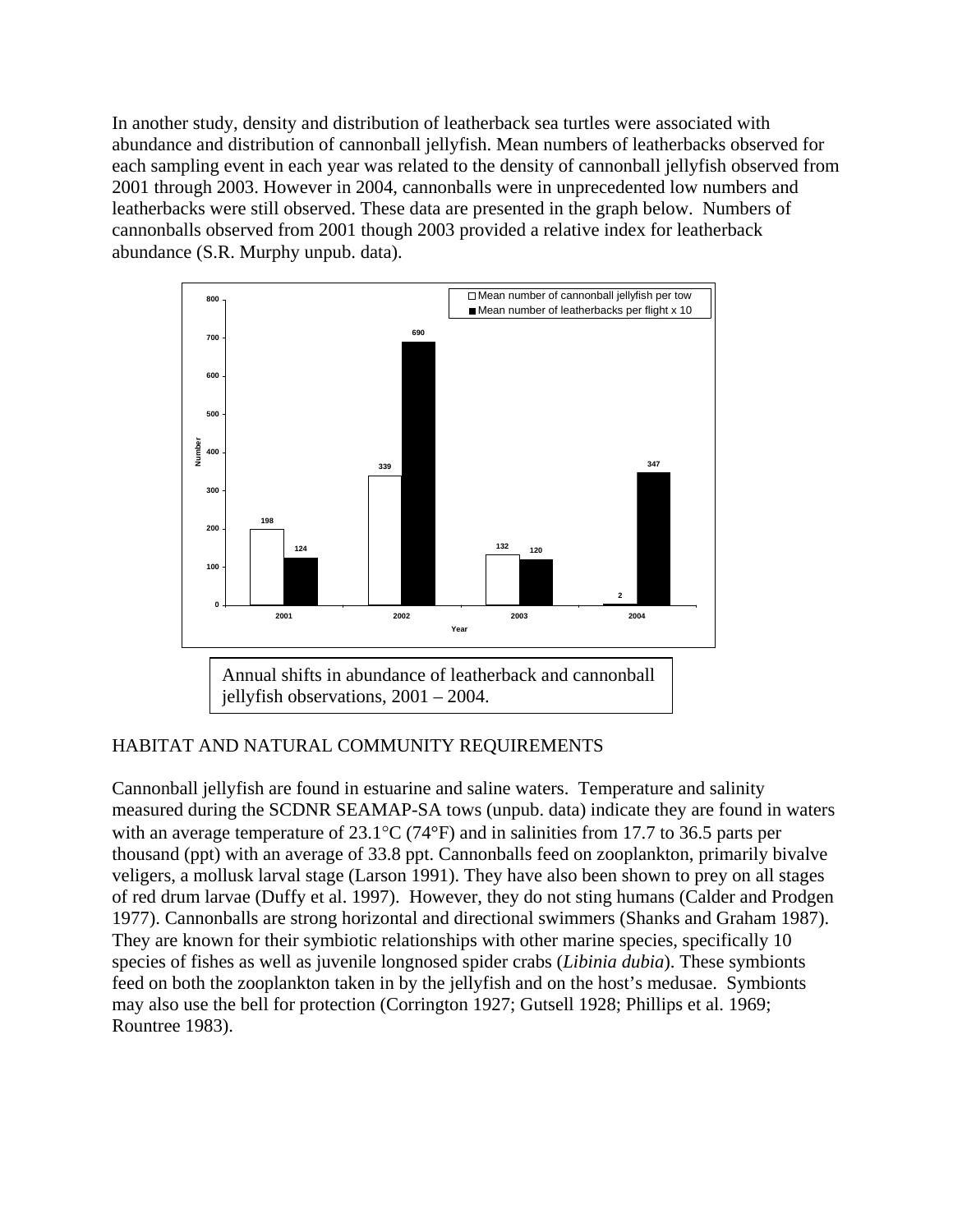#### **CHALLENGES**

Since cannonball jellyfish are dependent on the abundance of zooplankton in nearshore waters, any activity, marine or terrestrial, that could affect water quality, should be considered a detrimental to this species. Such problems include harmful algal blooms, oil spills and nonpoint source pollution. Also, cannonball jellyfish's dependence on bivalve veligers suggests a relationship with the health of bivalves.

The potential exists for cannonball jellyfish to be adversely affected by commercial fishing. Currently, South Carolina does not regulate a commercial cannonball jellyfish fishery. However, this fishery does exist in other portions of the cannonball's range. Japan imports 5,400 to 10,000 tons of jellyfish products valued at 25.5 million dollars annually (Omori and Nakano 2001). Currently, Asian countries are developing fisheries management plans to conserve jellyfish because populations are unstable or declining due to pollution, overfishing or climate change. Consequently, dealers are looking for new sources of jellyfish (Hsieh et al. 2001). Interest in cannonball jellyfish from the United States increased recently because of high consumer demand in Asia (Hsieh et al. 2001). A fishery in Florida has processed cannonball jellyfish since 1992 (Rudloe, 1992) and a commercial trawl fishery for cannonball jellyfish in Georgia exists (M. Dodd, GADNR pers. comm.). Rising demand in Japan and Southeast Asia may create an international market for cannonball jellyfish from South Carolina coastal waters. Any development of commercial fisheries for cannonballs must consider its affect on this species' role in the food web of coastal ecosystems, as well as the affects on endangered leatherback sea turtle through incidental mortality in trawls and reduction of their food resources. Life cycles of cannonball jellyfish involve federal and state waters; therefore, cannonballs should be managed on a regional scale (S.R. Murphy unpub. data).

### CONSERVATION ACCOMPLISHMENTS

In 1989, SCDNR began surveying cannonball jellyfish during SEAMAP-SA tows. These surveys have provided an index of relative abundance of cannonball jellyfish in coastal waters along the southeastern United States, which has led to a better understanding of this species. In addition, current regulations requiring the use of turtle excluder devices (TEDs) in shrimp trawling nets has also provided protection to cannonball jellyfish. Although required to reduce incidental catch of turtles, TEDs also excludes cannonballs greater than 10 cm (4 inches), thus increasing survival. TEDs have been required for shrimp trawls since 1990.

### CONSERVATION RECOMMENDATIONS

- Determine the distribution of cannonball jellyfish in state waters and how this species affects the distribution of leatherback sea turtles.
- Examine basic life history and determine source of the spring recruitment of cannonball jellyfish.
- Determine effect of temperature, salinity and rainfall on spring reproduction.
- Determine southeastern population structure through genetic analysis of cannonballs.
- Continue to monitor population trends through SCDNR SEAMAP-SA sampling of cannonballs.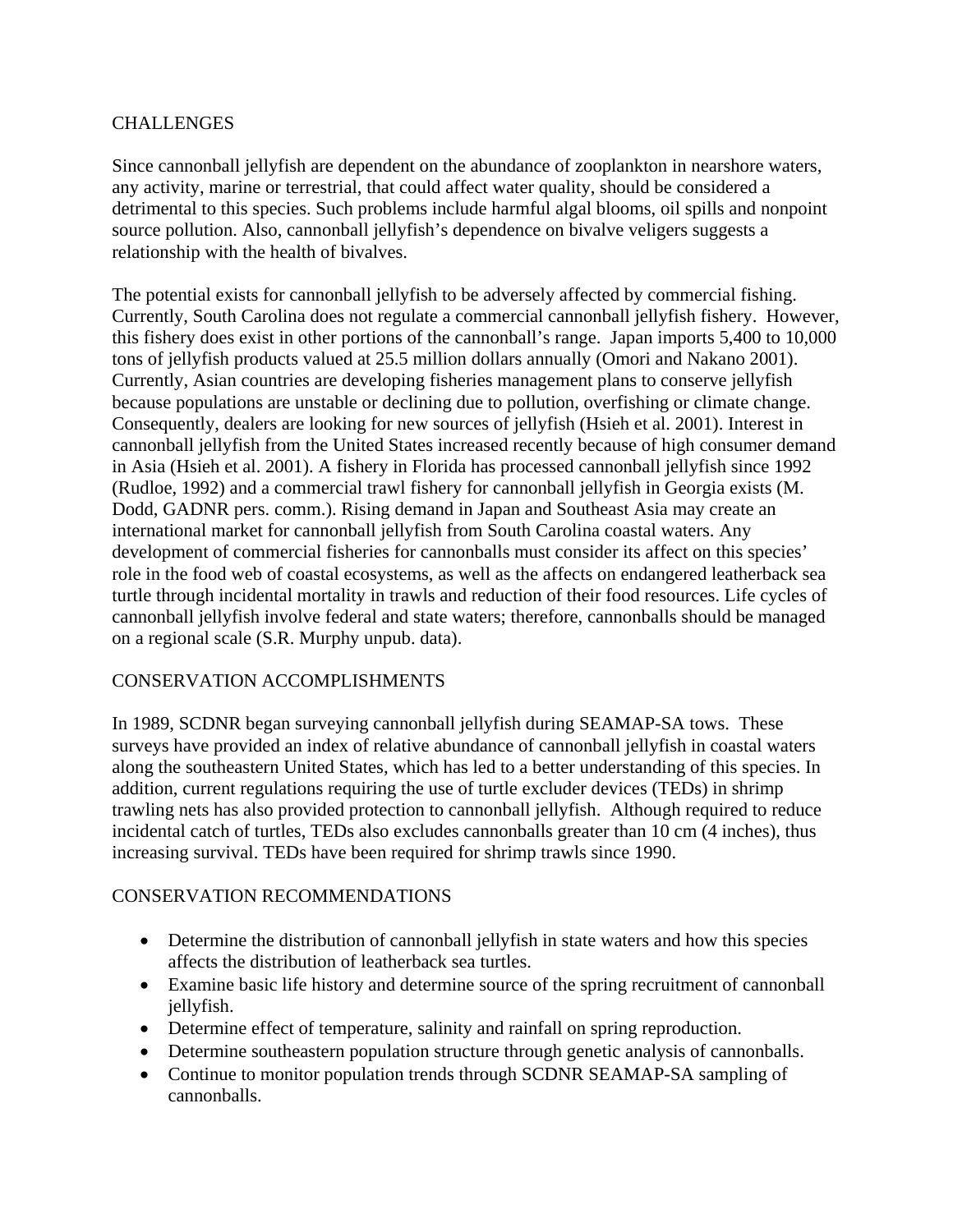- Determine the maximum sustainable yield for a harvest fishery.
- More fully examine the species role in predator-prey dynamics.
- Encourage municipalities to adopt Best Management Practices (BMPs) that protect water quality and bivalve health by reducing nonpoint source runoff from highways, agricultural fields and housing developments.
- Monitor effectiveness of existing BMPs such as setbacks, retention ponds, and vegetated buffers for preventing nutrient and contaminant runoff into coastal waters.
- Examine relationship between bivalve populations and cannonball reproduction.
- If a fishery develops in South Carolina for cannonball jellyfish, it should be monitored and regulated to avoid overexploitation and appropriate harvest techniques should be identified that are protective of other marine species.
- Facilitate the development of a regional management plan for cannonballs.
- Develop an education program that stresses the importance of cannonball jellyfish to coastal ecosystems and that they are harmless to humans.

#### MEASURES OF SUCCESS

Determining the distribution, life history, habitat needs and southeastern population structure and trends would represent a measure of success for this species. Methods that protect water quality are also likely to protect cannonball jellyfish and associated predator/prey relationships. In the event that more protective BMPs are implemented, SEAMAP data can be used to indicate whether these measures have affected cannonball jellyfish populations. Producing a regional management plan for this species would greatly benefit the cannonball jellyfish throughout the southeastern coastal area.

### LITERATURE CITED

- Agassiz, L. 1860. Contributions to the natural history of the United States of America. Vol 3. Little Brown and Co., Boston. 301 pp.
- Brooks, W.K. 1882. List of medusae found at Beaufort, N.C., during the summers of 1880 and 1881. Stud. Biol. Lab. Johns Hopkins Univ. 2:135-146.
- Burke, W.D. 1976. Biology and distribution of the macrocoelenterates of Mississippi Sound and adjacent waters. Gulf Resource Report 5:17-28.
- Calder, D.R. and B.S. Hester. 1978. Phylum Cnidaria. *In:* An annotated checklist of the biota of the coastal zone of South Carolina. R.G. Zingmark (ed). University of South Carolina Press:87-93.
- Calder, D.R. and Prodgen. 1977. Guide to common jellyfishes of South Carolina. South Carolina Sea Grant Marine Advisory Bulletin 11.
- Corrington, J.D. 1927. Commensal association of a spider crab and a medusa. Biology Bulletin. 53:346-350.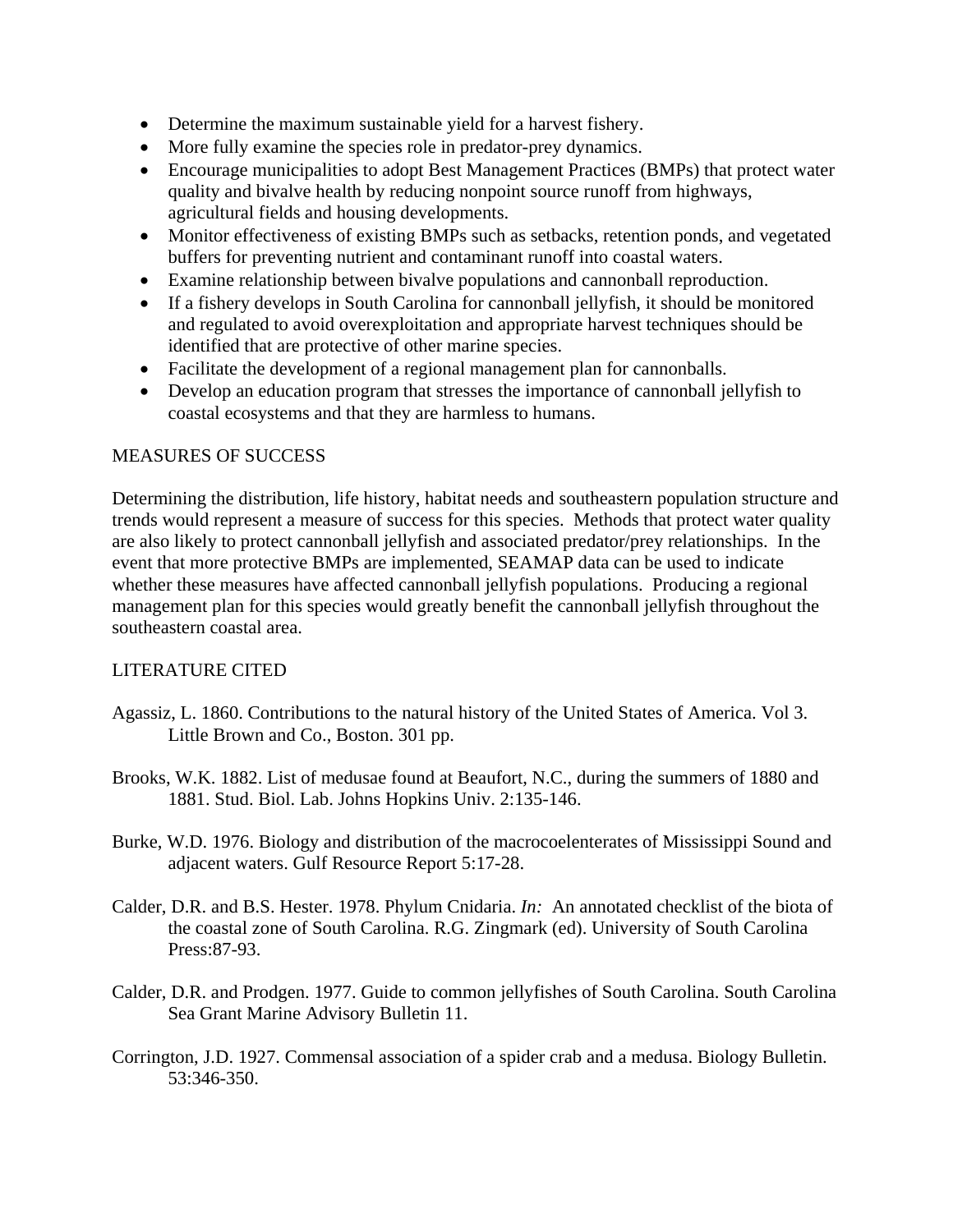- Duffy, J.T., C.E. Epifanio and L.A. Fuiman. 1997. Mortality rates imposed by three scyphozoans on red drum (*Sciaenops ocellatus* Linnaeus) larvae in field enclosures. Journal of Experimental Marine Biology and Ecology 212:123-131.
- Gutsell, J.S. 1928. The spider crab, *Libinia dubia*, and the jellyfish, *Stomolophus meleagris*, found associated at Beaufort, North Carolina. Ecology 9(3):358-359.
- Hsieh, Y-H.P., F.M. Leong, and J. Rudloe. 2001. Jellyfish as food. Hydrobiologia 451:11-17.
- Kraeuter, J.N. and E.M. Setzler. 1975. The seasonal cycle of scyphozoa and cubozoa in Georgia estuaries. Bulletin of Marine Science 25(1):66-74.
- Kramp, P.L. 1961. Synopsis of the medusae of the world. Journal of the Marine Biological Association U.K. 40:7-469.
- Larson, R.J. 1976. Marine flora and fauna of the northeastern United States. Cnidaria: Scyphozoa. NOAA Tech Report NMFS Cir. 397:18p.
- Larson, R.J. 1986. Feeding and growth of the sea nettle *Chrysaora quinquecirrha* (DeSor) in the laboratory. Estuaries 9:376-379.
- Larson, R.J. 1991. Diet, prey selection and daily ration of *Stomolophus meleagris*, a filterfeeding Scyphomedusae from the NE Gulf of Mexico.
- Mayer, A.G. 1910. Medusae of the world, Hydromedusae and Scyphomedusae. Carnegie Institute Washington, Publication 109(3):735p.
- Omori, M. 1978. Zooplankton fisheries of the world: a review. Marine Biology 48(3):199-205.
- Omori, M. and Nakano, E. 2001. Jellyfish fisheries in southeast Asia. Hydrobiologia 451:19-26.
- Phillips, P.J., W.D. Burke and E.J. Koener. 1969. Observations of the trophic significance of jellyfishes in Mississippi Sound with quantitative data on the associative behavior of small fishes with medusae. Transcripts of the American Fisheries Society 98(4):703-712.
- Rountree, R.A. 1983. The ecology of *Stomolophus meleagris*, the cannon ball jellyfish, and its symbionts, with special emphasis on behavior. Undergraduate Thesis-UNCW. 69p.
- Rudloe, J. 1992. Jellyfish: a new fishery for the Florida panhandle. A report to the U.S. Department of Commerce Economic Development Administration. EDA Project no. 04- 06-03801, pp. 35.